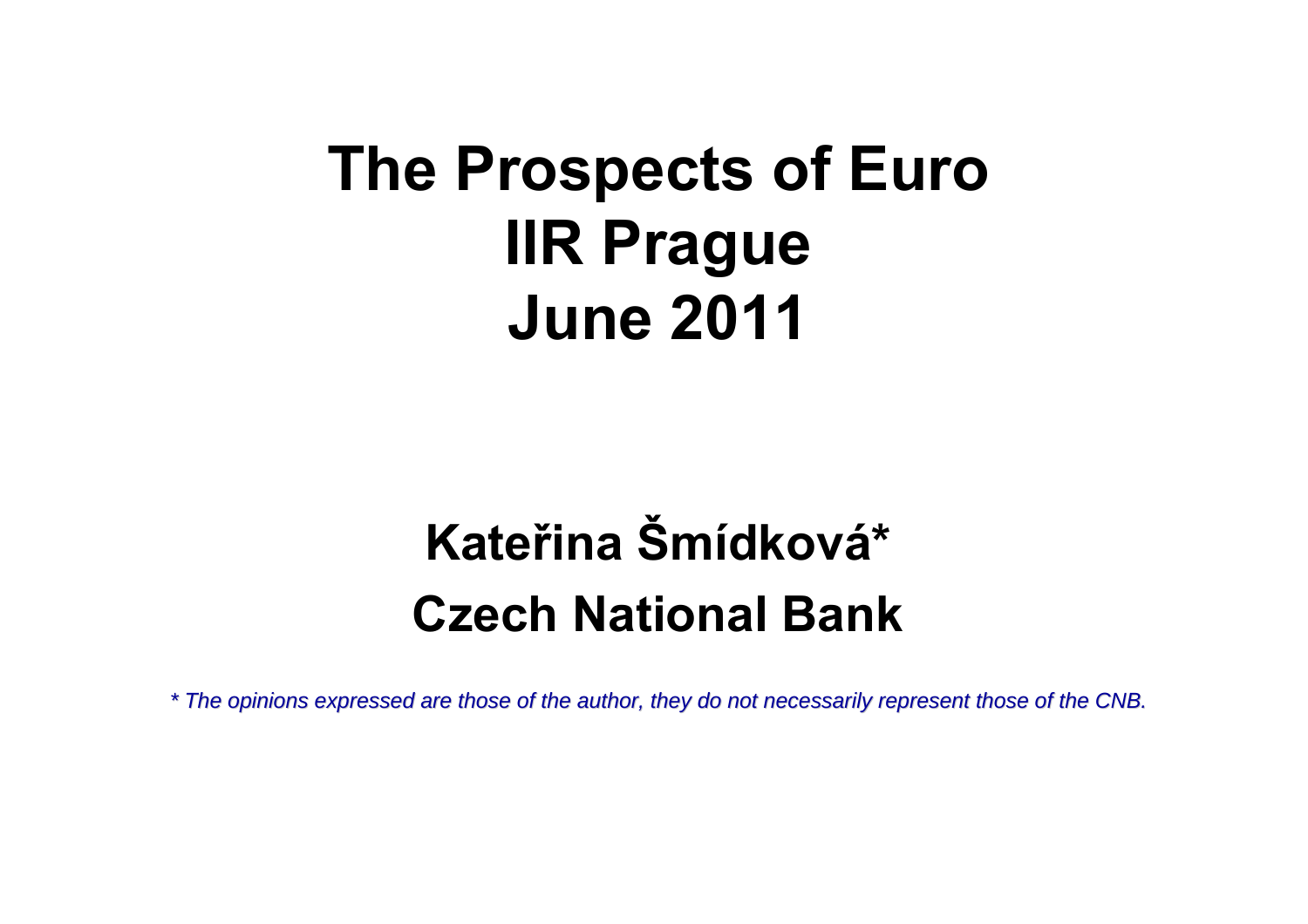# **EMU is not an easy project**

- **EMU took 30 years of negotiations**
- *Why?*
- **It is not so straightforward to compare (political and economic) benefits and costs of having common monetary policy for Europe**
- **EMU rules are still re-negotiated from time to time**
- *Why?*
- **There is a trade-off between equality (rigid entry criteria) and flexibility required by the fact that EMU is a dynamic project in which gradually 27 (and maybe more) countries are involved**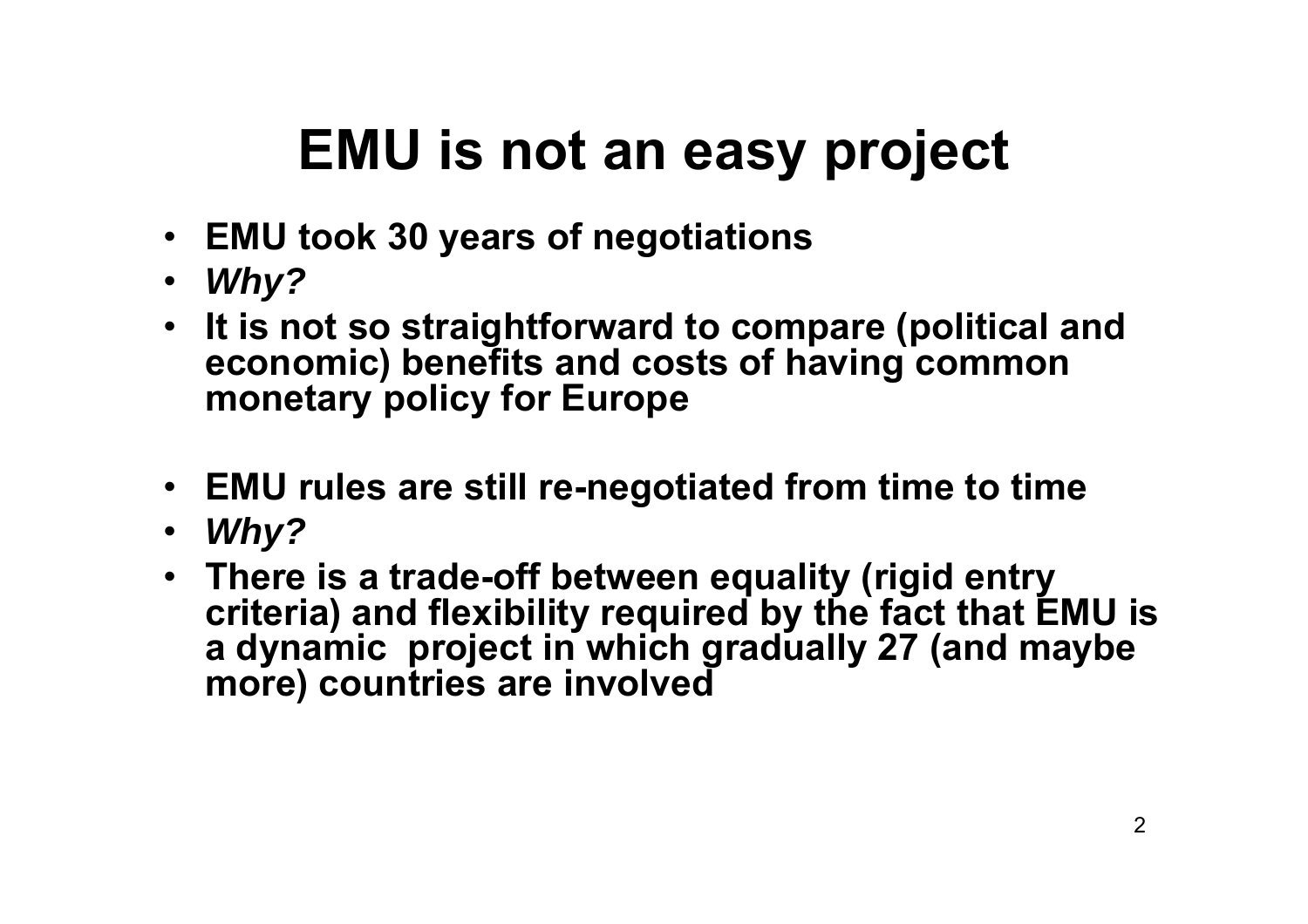# **30 years of negotiations**

- **Werner Report (fix the exchange rates, Bretton Wood enough, no euro)**
- **Collapse of the Bretton Wood (new situation)**
- **European Monetary System (EMS) and ECU – to prevent volatilities**
- **1989 Delors Report (new target: EMU)**
- **Maastricht Treaty**
- **European Central Bank (from EMI)**
- **Common monetary policy in place**
- **Euro (coins and banknotes)**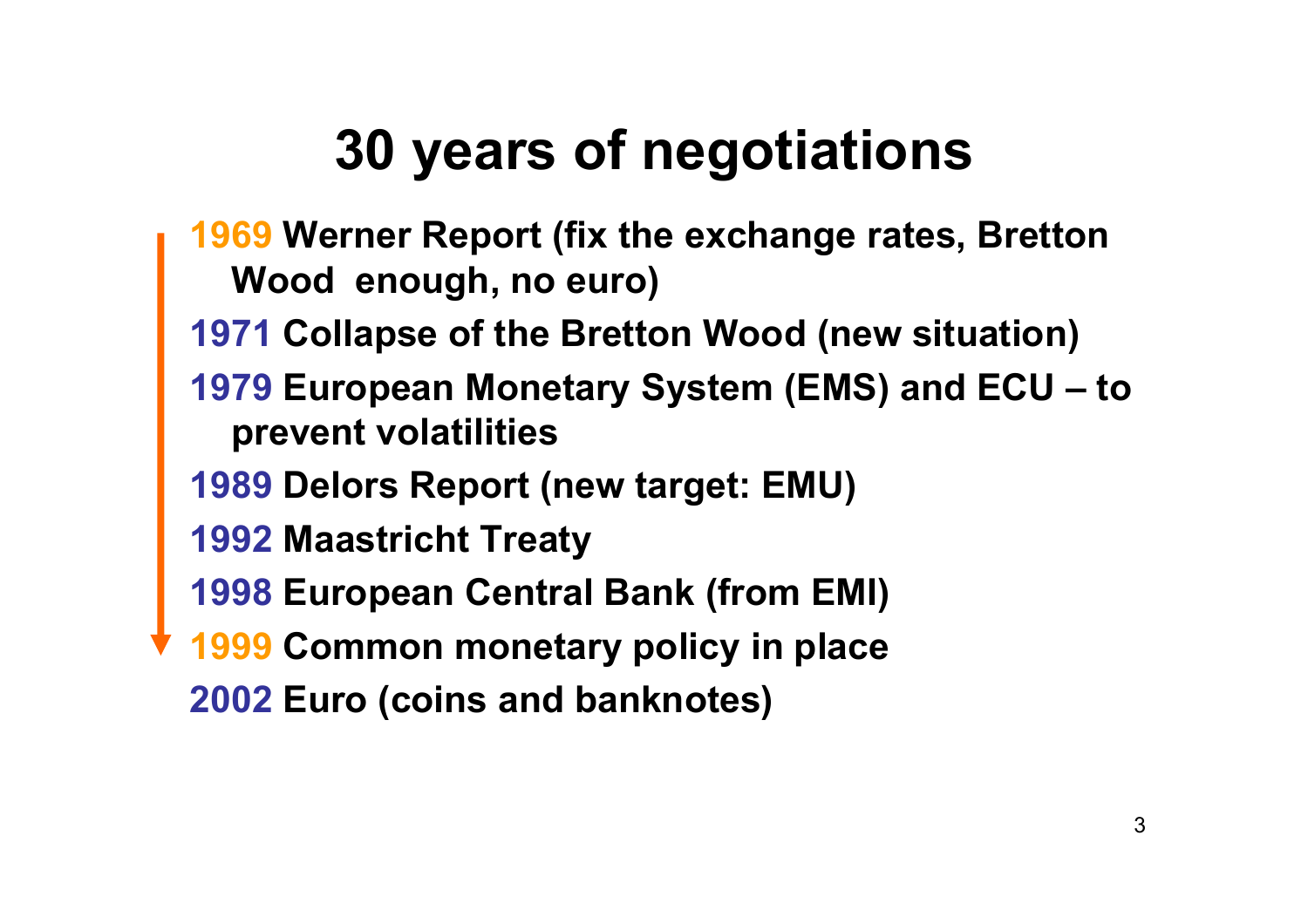# **Dynamic project**

- **1999 11 countries joined (Austria, Belgium, Finland, France, Germany, Ireland, Italy, Luxembourg, Netherlands, Portugal, Spain) that spent on average 31 years within the EU and 8 years by preparing for euro (See next table for details)**
- **2001 12 members (Greece joins after 20 years spent within the EU and 11 years by preparing for euro)**
- **2007 13 members (Slovenia joins after 3 years within the EU)**
- **2008 15 members (new members - Cyprus, Malta spent 4 years within the EU)**
- **2011 17 members (Slovakia joins after 5 years within the EU, Estonia after 7 years)**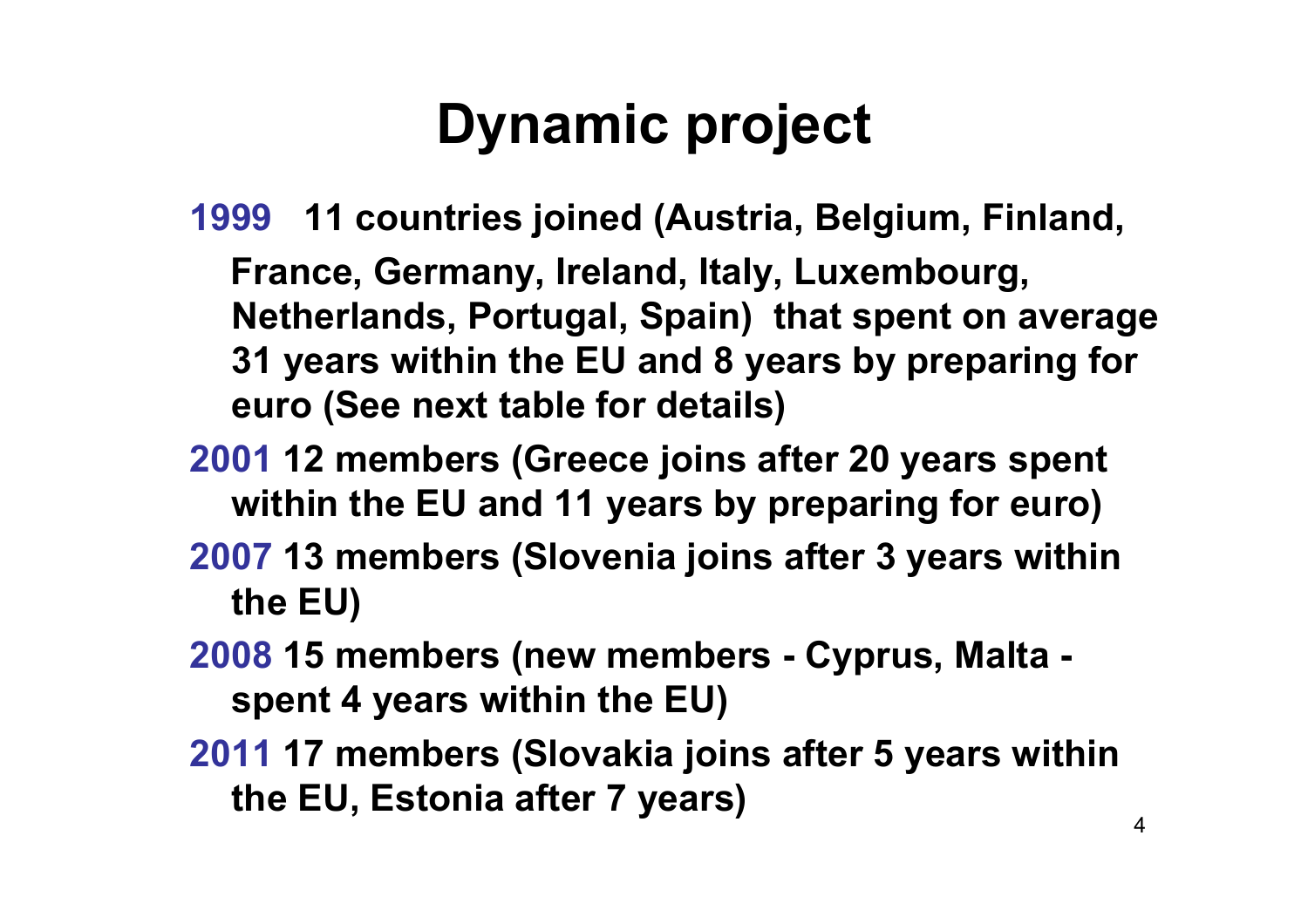### **Two major questions regarding EMU**

- $\bullet$  **First, why did EU countries create EMU?**
	- – **OCA formed arguments for EMU although it did not guide policymakers on practical level very well**
- **Second, when should a new EU member be let in and when should an adept country want to be let in ?**
	- – **OCA guided mainly adept countries (national tests), but not so much entry tests (Maastricht)**
- **OCA = optimal currency area theory is a good analytical framework to answer them (various applications ...from general cost-benefit analysis to partial empirical estimates)**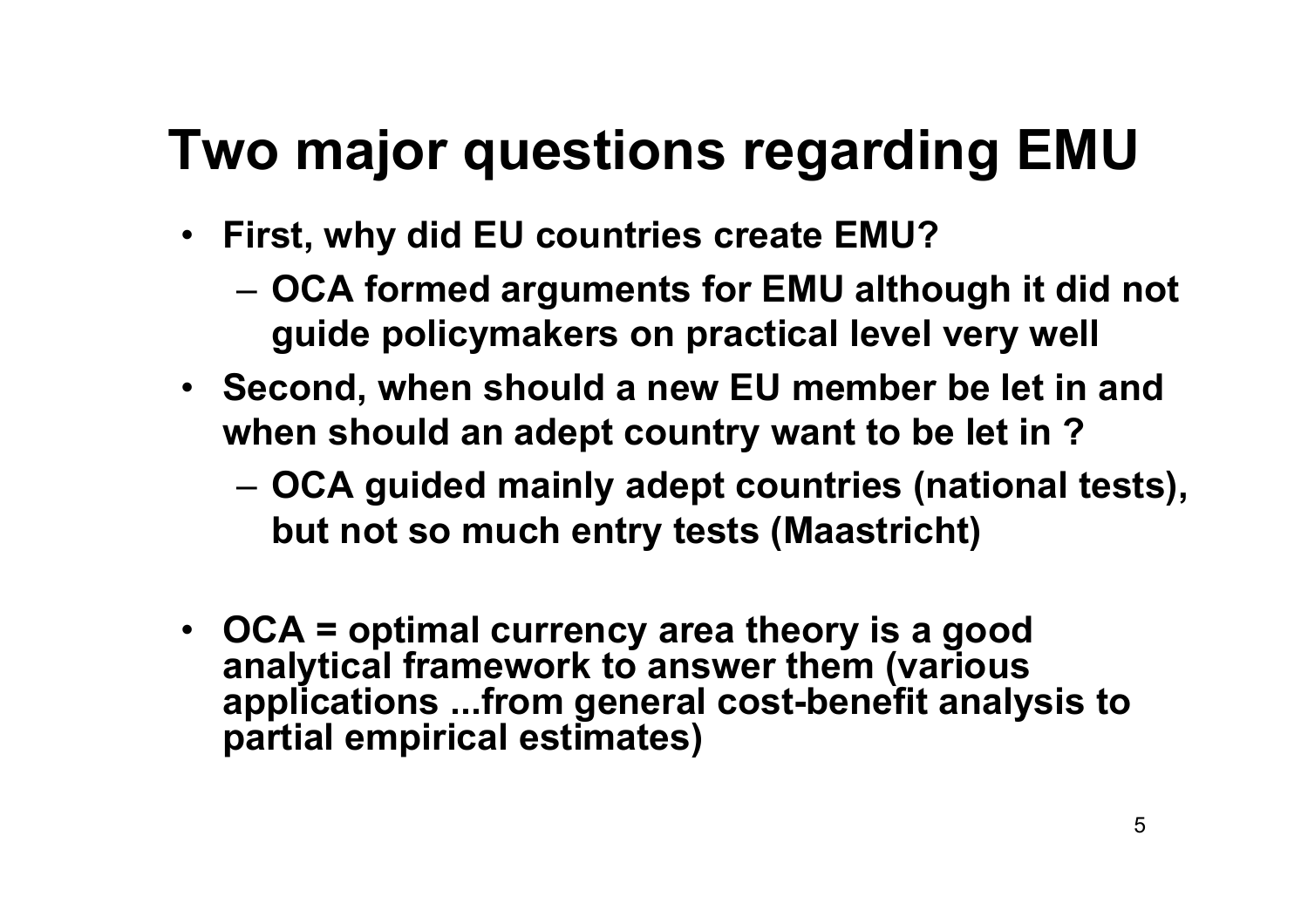### **The simple cost-benefit analysis I**

| <b>A list of benefits</b><br>and costs | <b>Benefits</b>                                                                       | <b>Costs</b>                                                                   |
|----------------------------------------|---------------------------------------------------------------------------------------|--------------------------------------------------------------------------------|
| <b>Economic</b><br>perspective         | Lower transaction<br>costs<br>Lower financial<br>risks (think also<br>exchange rates) | Loss of<br>independent<br>economic policies<br>(monetary and<br>exchange rate) |
| <b>Political</b><br>perspective        | International co-<br>operation (instead<br>of wars)                                   | Loss of national<br>symbol                                                     |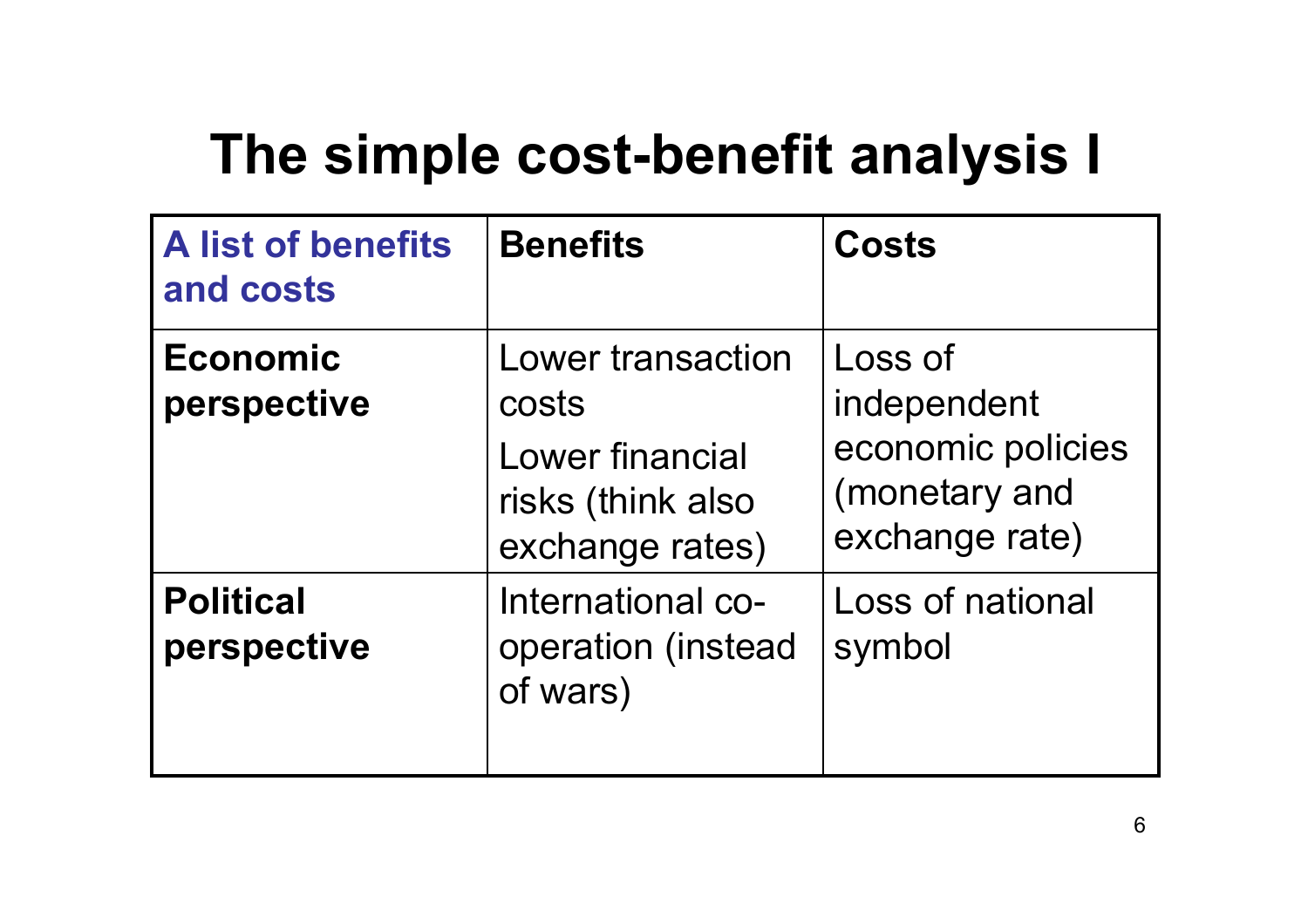# **The simple cost-benefit analysis**

| <b>Enhancing</b><br>factors:    | <b>Benefits</b>                                                                                                                                 | <b>Costs</b>                                                                                                                                                                               |
|---------------------------------|-------------------------------------------------------------------------------------------------------------------------------------------------|--------------------------------------------------------------------------------------------------------------------------------------------------------------------------------------------|
| <b>Economic</b><br>perspective  | High<br>interdependence<br>in trade+financial<br>flows (think CR and<br>SR in 1992)<br>Low credibility of<br>domestic currency<br>(think Italy) | Weak adjustment<br>mechanisms (weak<br>mobility, weak flexibility,<br>inflexible domestic fiscal<br>policy, no fiscal federalism)<br>A lot of asymmetries<br>(think Finland versus Greece) |
| <b>Political</b><br>perspective | A history of non-<br>operation that was<br>costly (think two<br>world wars)                                                                     | National pride (think D-mark<br>replaced with "teuro")<br>Differences in preferences                                                                                                       |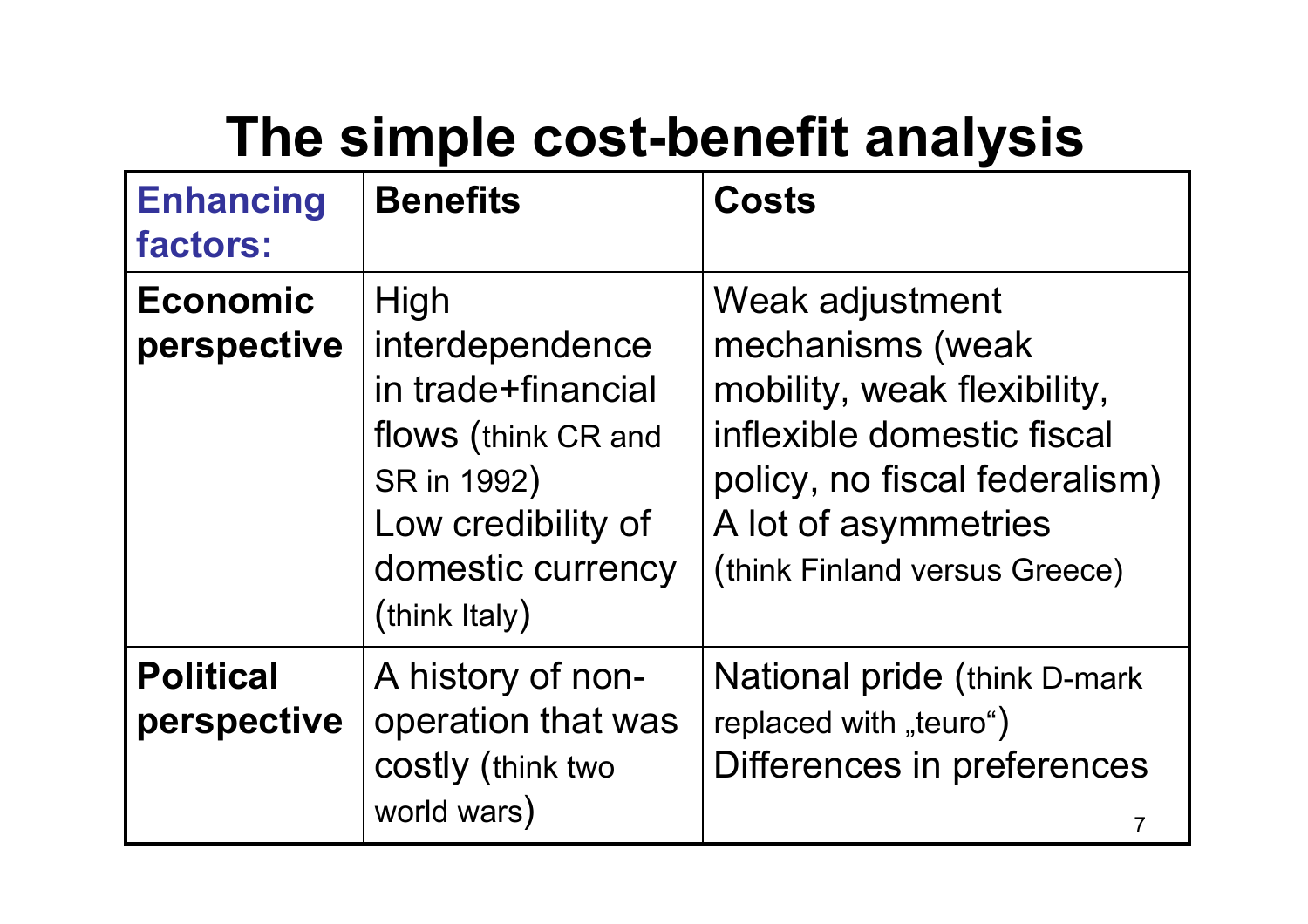# **How was OCA used in practice ?**

- **1960s pioneering phase: OCA born**
- **1970s cost-benefit phase: benefits should exceed costs to join CA**
- **1980s-1990s reassessment phase: low usefulness admitted**
- **Current empirical phase: shocks and cycles measured**

**Empirical support for national tests Arguments for EMU Not much support for Maastricht**

**1969 Werner Report (no to euro)**

**1975-1986 period of Europessimism (momentum of integration lost)**

**1989 Delors Report**

**1993 Maastricht criteria 1999 EMU**

**2001-2011 enlargement(s)**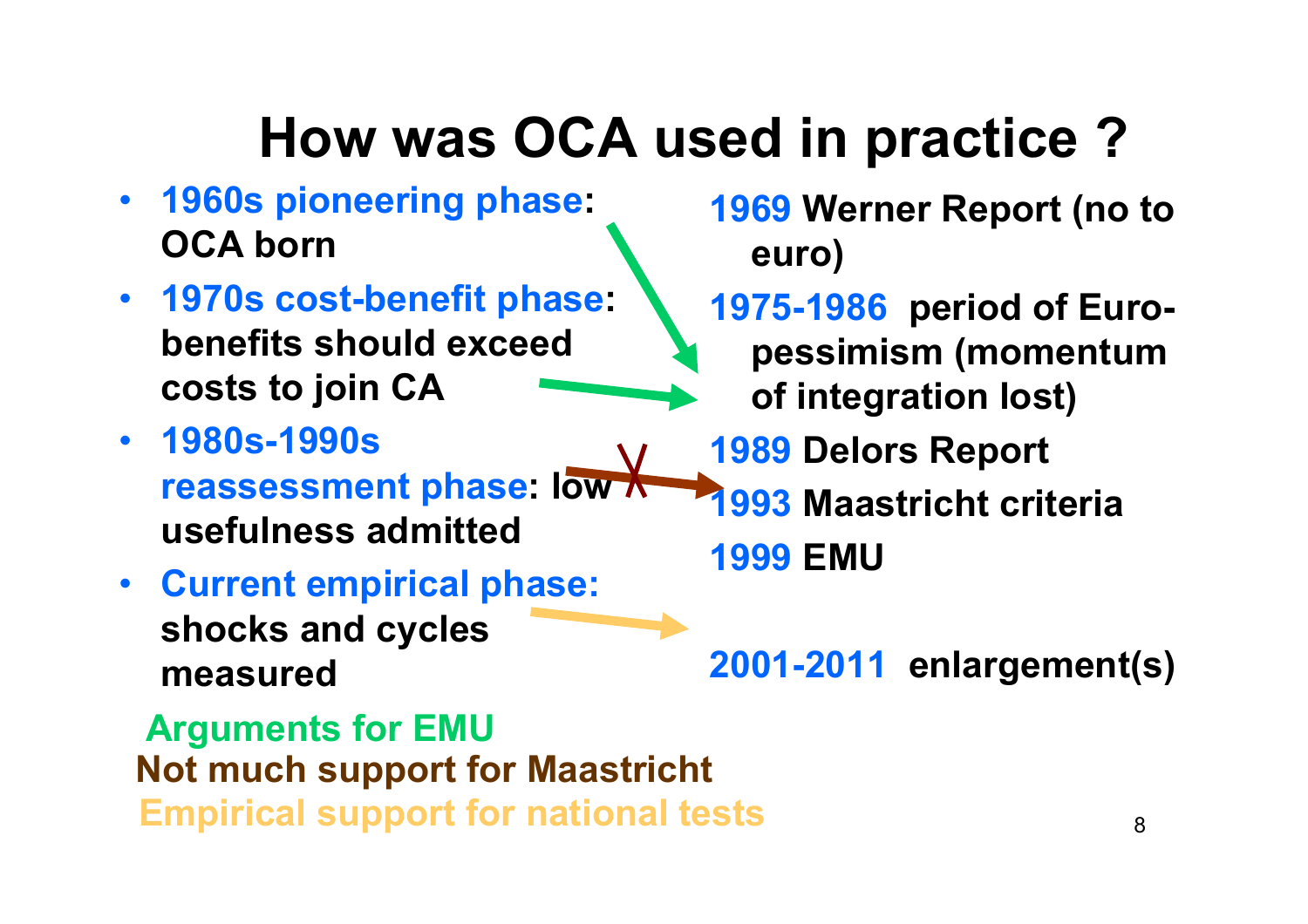# **Economic challenges**

- **EMU has to deal with serious economic challenges**
	- **lack of real convergence in medium-term**
	- **weak medium-term growth performance**
- **These challenges are structural, complex economic policies (or efficient markets) must find solutions to them**
- **They are not a direct consequence of euro, but euro made some "easy" solutions inaccessible:** 
	- **common monetary and exchange rate policy eliminate two potentially useful policies from the mix available to national authorities**
	- **euro created medium-term illusions of credibility (for PIIGS) and of growth prospects (recall the initial high expectations of the impact of euro on prosperity)**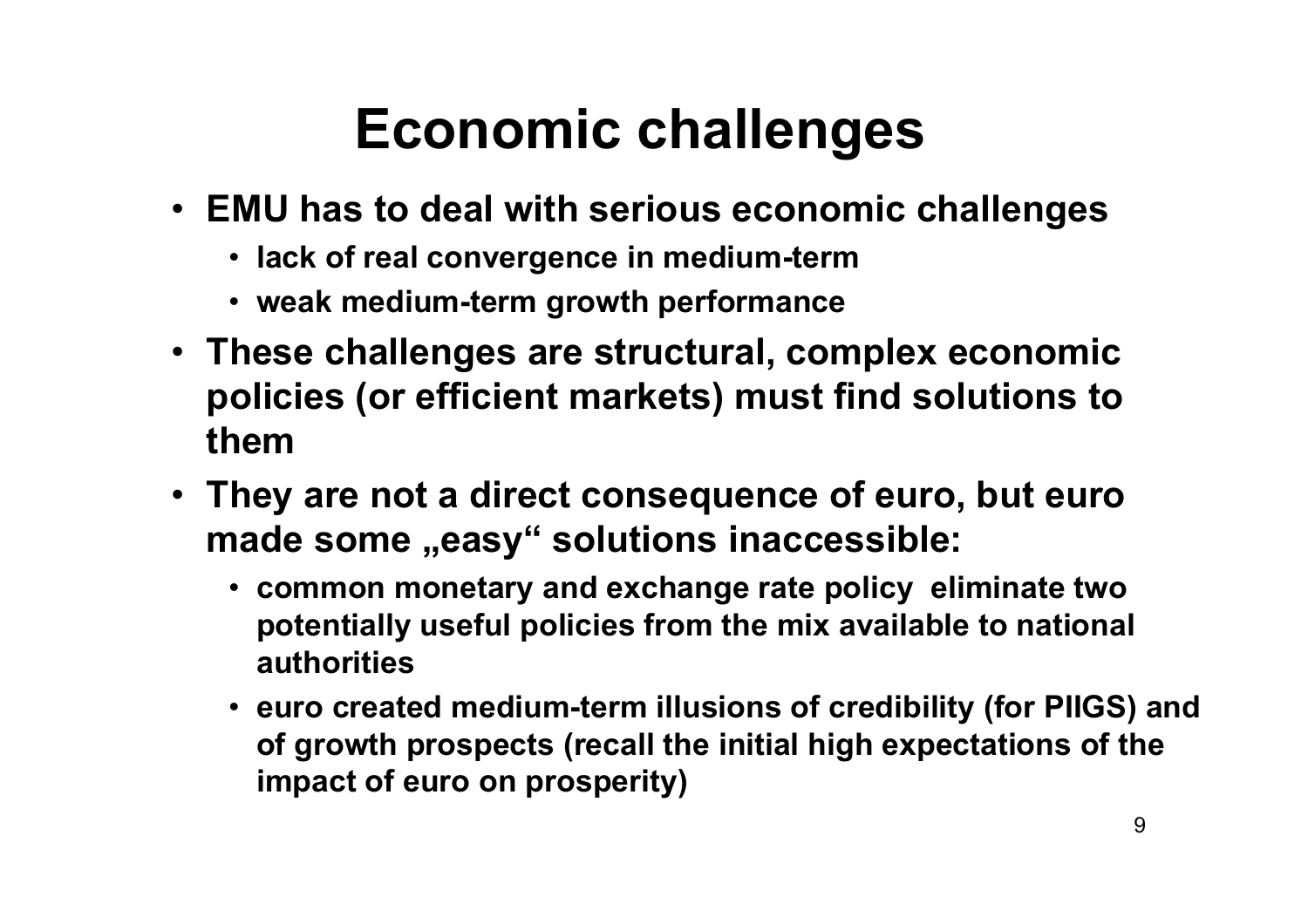### **Inflation does not converge in EA**



**Two groups selected to illustrate divergence problem: high (Portugal, Spain) and low (Germany, Austria) inflation.***Note: CR only for comparison*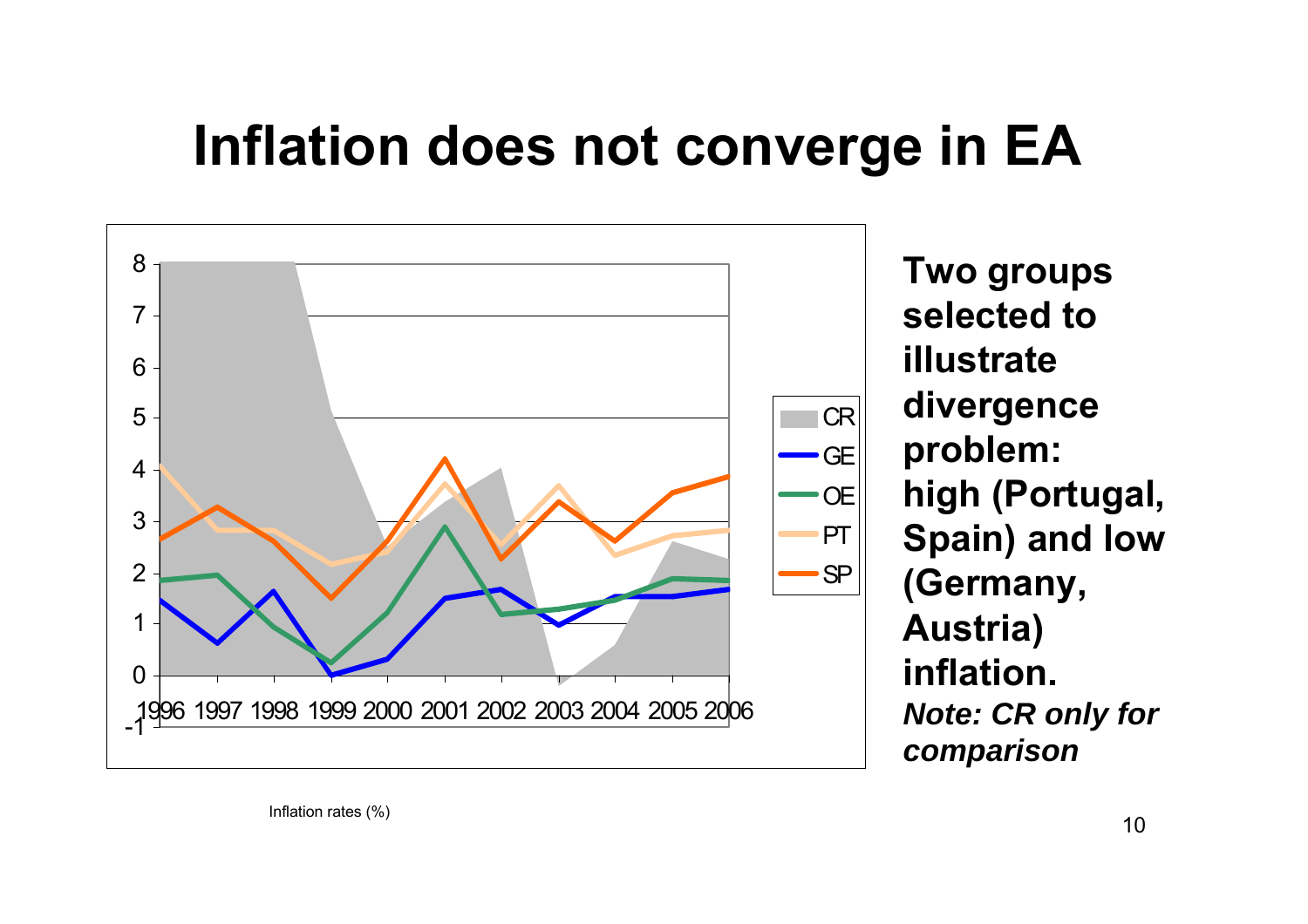### **Costs illustrated: real rates**



Real interest rates (%)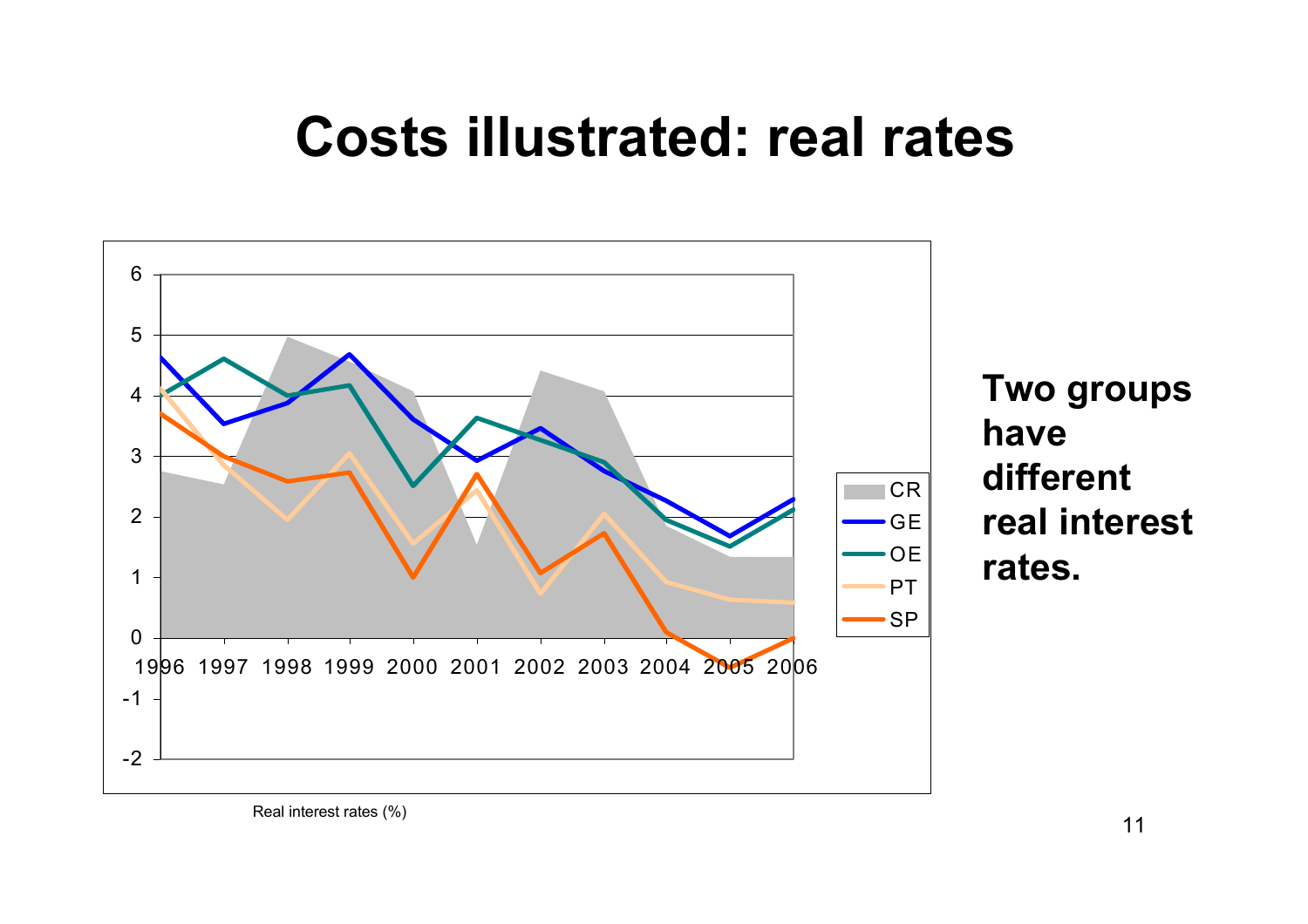### **Costs illustrated: indebtedness**



Foreign debts (% of GDP)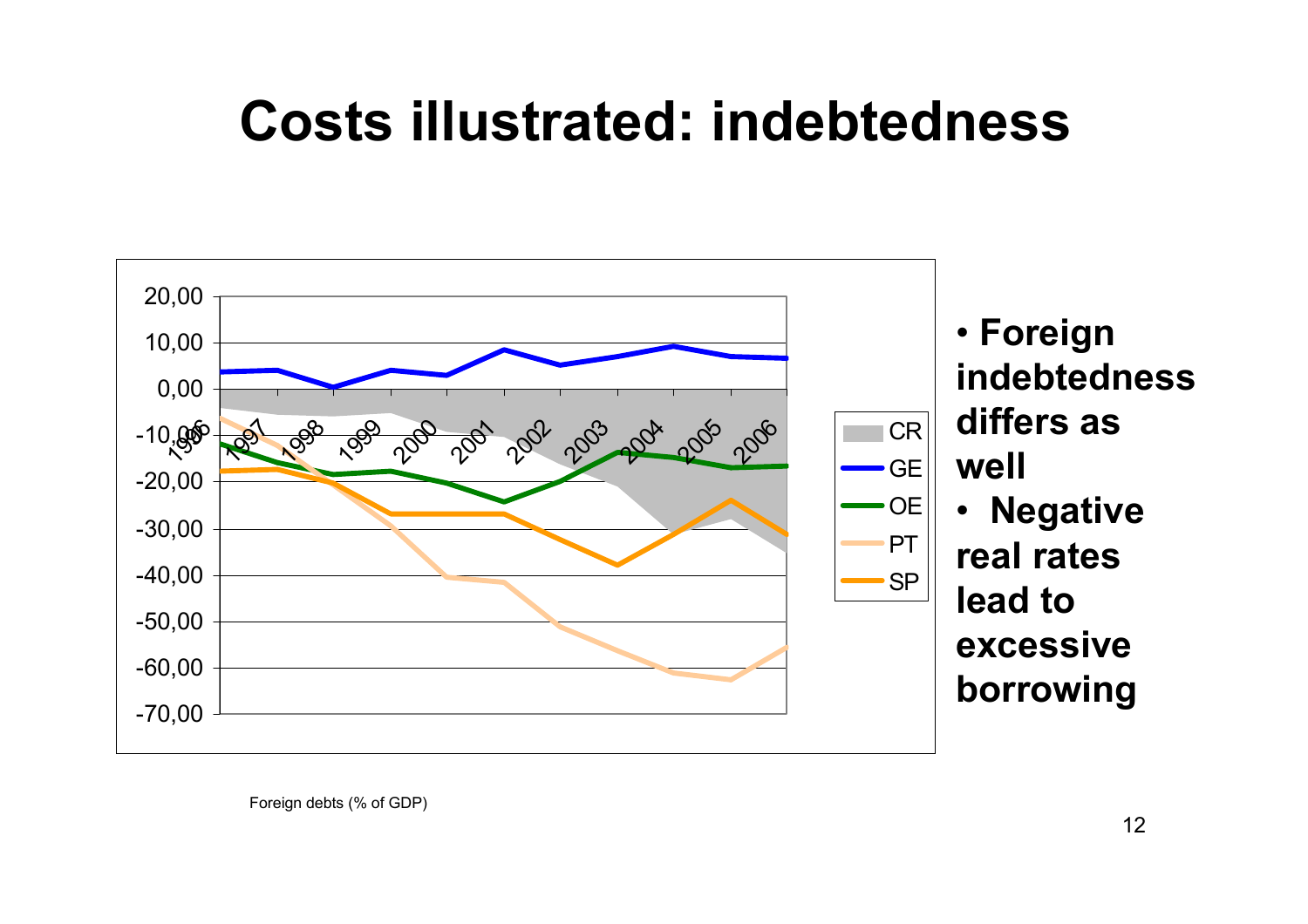### **National decisions about euro**

- Although **Although researchers admit difficulties with measuring OCA, national decision-makers still need to decide when/if adopt euro**
- **Various countries adopt various approaches:** 
	- political decision without supplementary **economic analysis**
	- $\mathcal{L}_{\mathcal{A}}$  , the state of the state  $\mathcal{L}_{\mathcal{A}}$  **decision based on a set of "national tests" that are broader than Maastricht criteria (pioneered by UK famous tests, applied also by the CNB)**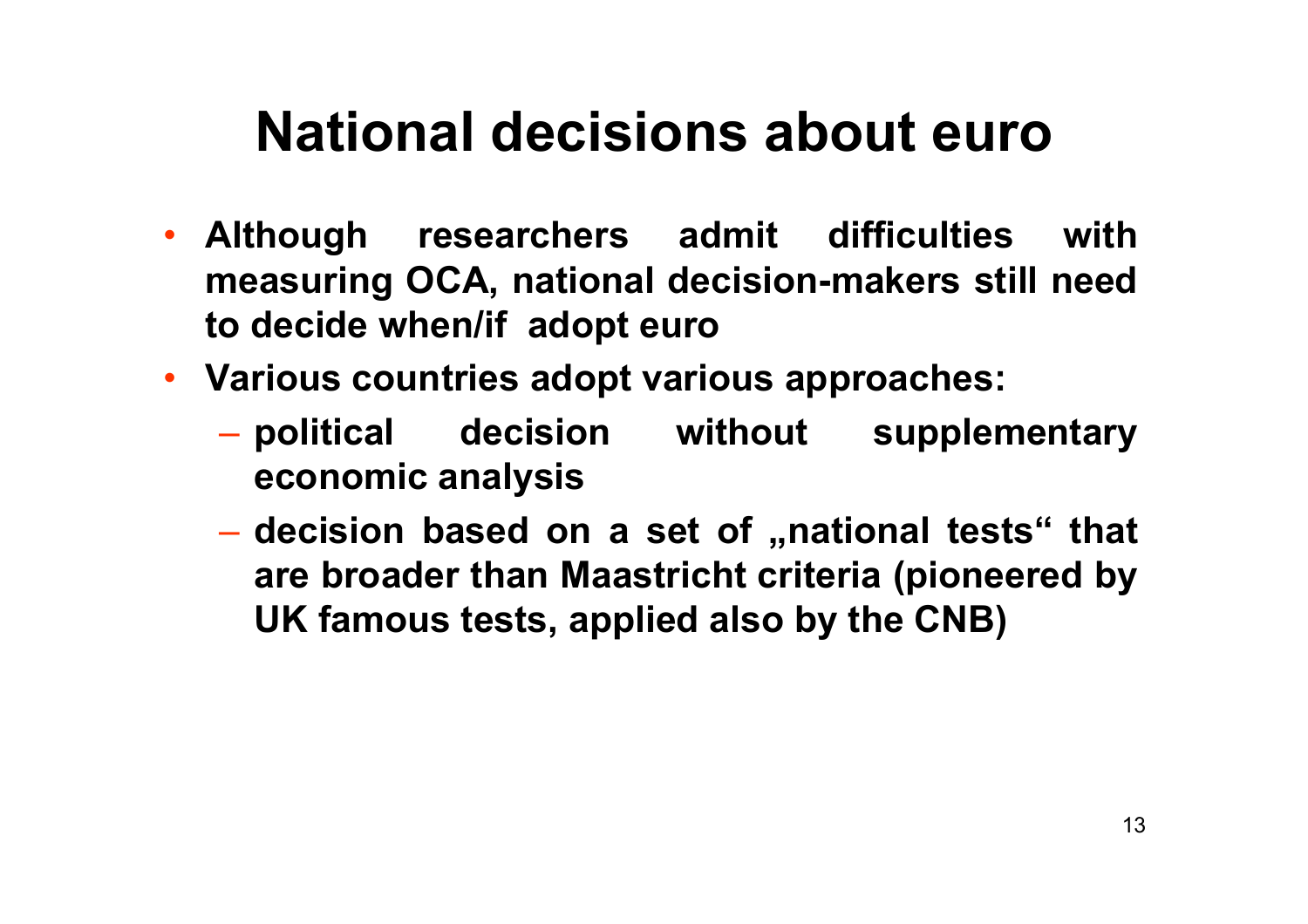### **CNB reports**

**ANALYSES OF THE CZECH REPUBLIC'S CURRENTECONOMIC ALIGNMENT WITH THE EURO AREA**

- **The CNB report is another example of document containing "national tests" that are much more complex than Maastricht criteria**
- **Good example to see that decision not easy: some indicators give good argument for euro adoption (trade integration), some give good reason to wait (different cycles)**
- **That is why it is often claimed (also by critics of OCA): that euro adoption should be a political decision**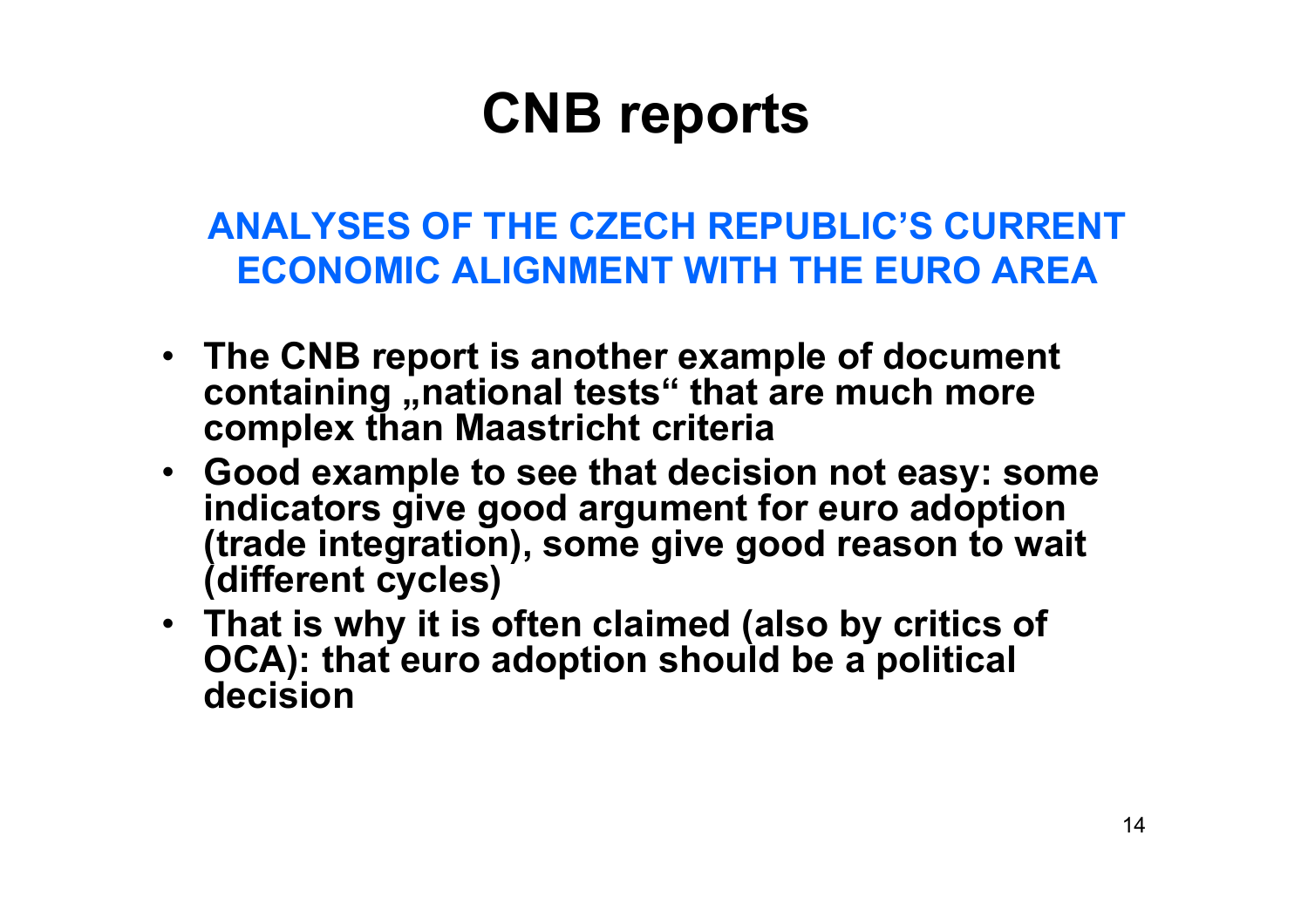#### **Argument for: trade integration**



Zdroj: IMF (Direction of Trade Statistics), výpo čet ČNB.

#### **High share of EU-12 in Czech exports speaks in favour of the euro adoption**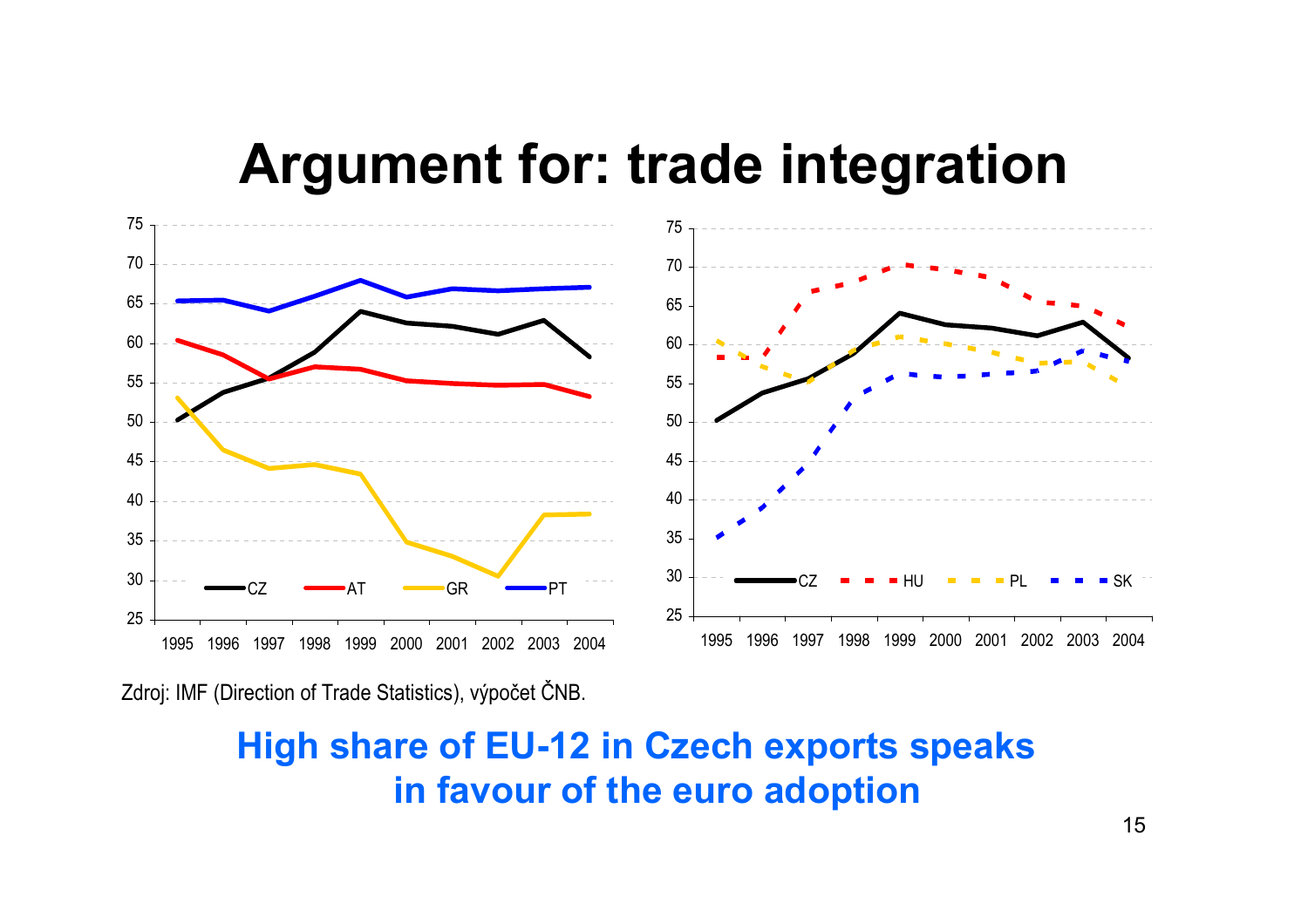### **Argument against: different cycles**



The Czech business cycle not much synchronized with the euro area, situation improves only slowly (output gaps)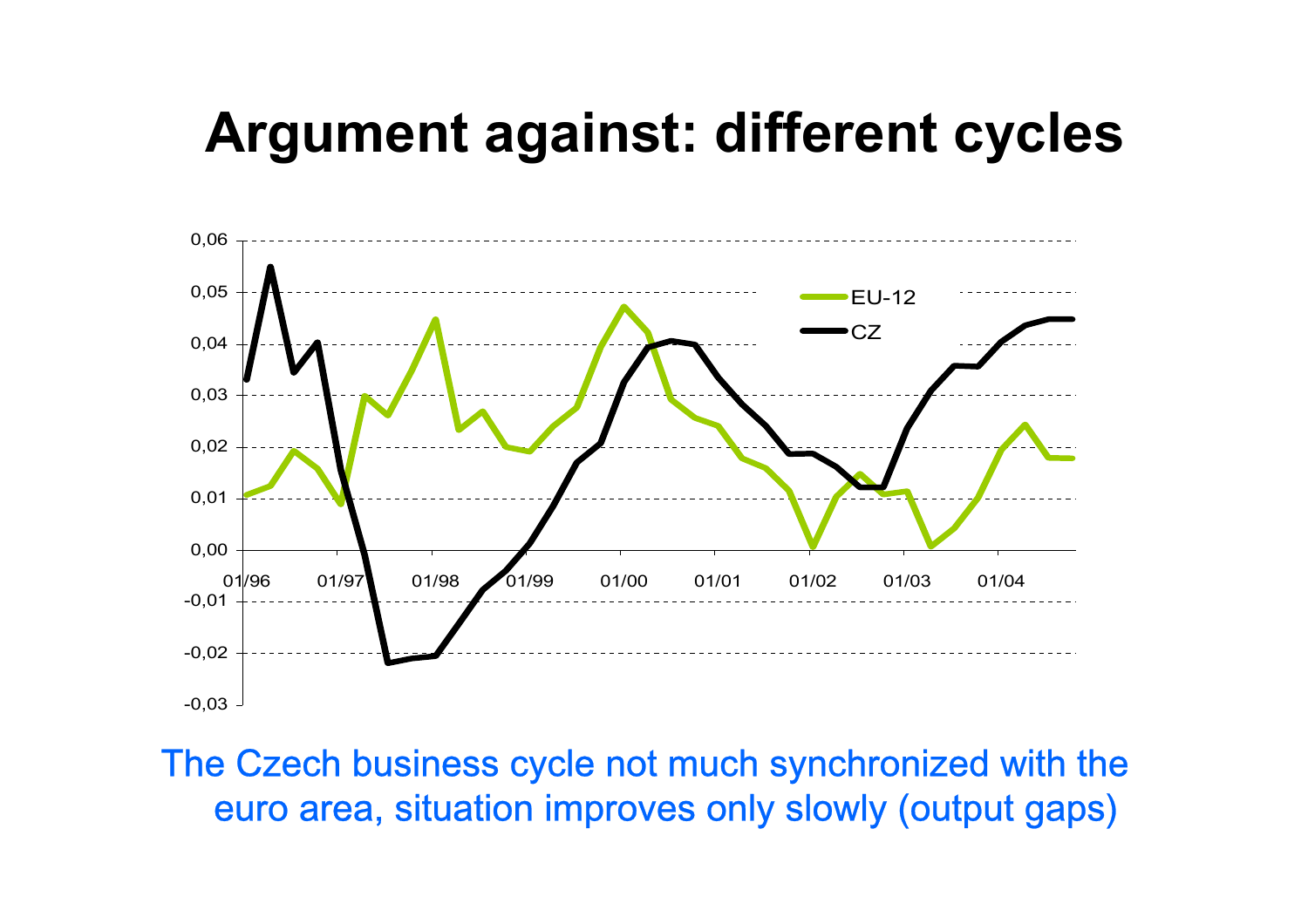### **Threats to EMU: lessons from history**

- **There are/were various monetary unions: U.S. (signed 1789), Germany (1870s), Italy (1860s), Latin monetary union (1860s), Scandinavian monetary union (1870s), Czech-Slovak monetary union (1993)**
- **Bordo, James (2008) analyze the most frequent causes for collapse of these unions:**
	- – **political tensions (nationalism) that increased political costs of union too much**
	- – **large exogenous shock (World War I) that caused members to diverge economically**
	- – **incompatibility of two goals (price stability became less important, growth mattered more)**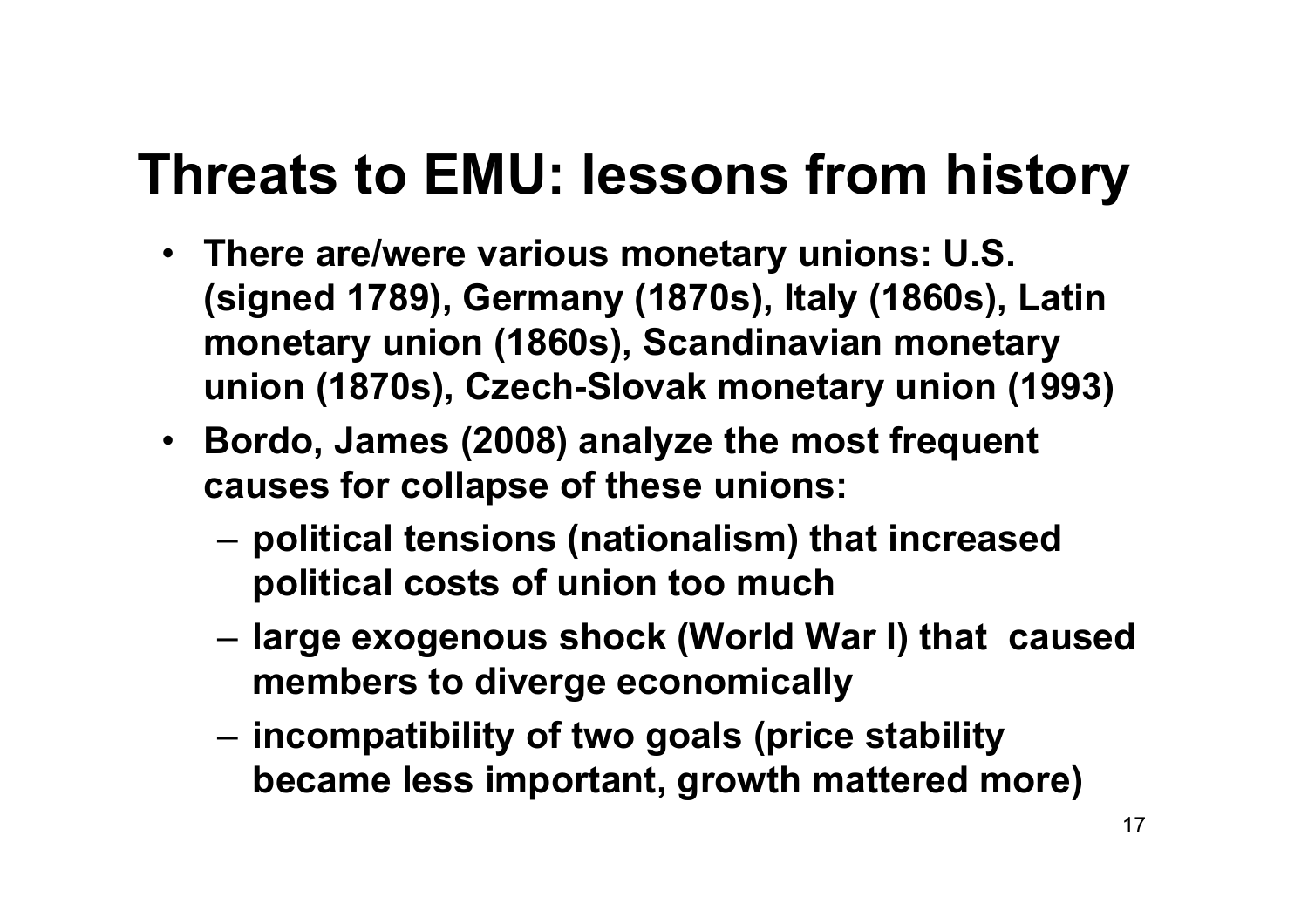# **Summary**

- **EMU was created due to arguments given by OCA, political benefits dominated**
- **Practical design did not follow OCA and this omission now complicates both enlargement process (Maastricht criteria do not correspond to OCA) as well as conducting credible monetary policy in the euro area**
- **Adept countries rely on national tests designed more in line with OCA and they get different conclusions than proposed by Maastricht**
- **The recent financial crisis made economic challenges more demanding**